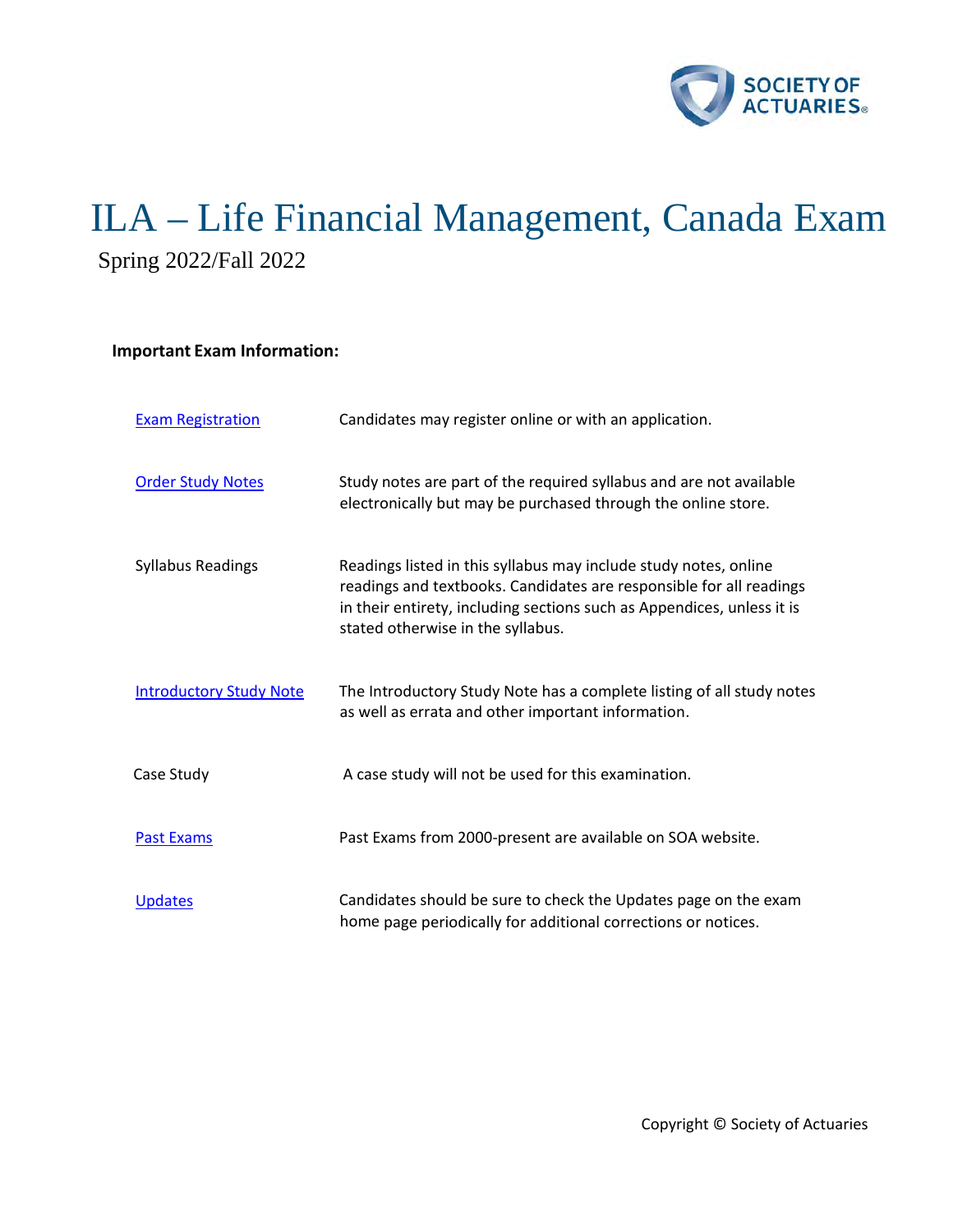## 1. **Topic: Canadian Financial Reporting and Valuation Pre-IFRS 17**

## **Learning Objectives**

The candidate will understand and apply pre-IFRS 17 valuation principles to individual life insurance and annuity products issued by Canadian life insurance companies.

## **Learning Outcomes**

The Candidate will be able to:

- a) Compare and apply methods for life and annuity product reserves
- b) Evaluate, calculate, and interpret liabilities
- c) Recommend and justify appropriate valuation assumptions

- LFM-618-13: OSFI Guideline D-10: Accounting for Financial Instruments Designated as Fair Value Option
- LFM-620-14: OSFI Guideline E15: Appointed Actuary Legal Requirements, Qualifications and External Review, Sep 2012
- LFM-632-12: OSFI B-3 Sound Reinsurance Practices and Procedures
- LFM-634-19: CIA Standards of Practice: Insurance Sections 2100, 2300, 2400, 2500 & 2700 Dec 2019
- LFM-635-13: Participating Account Management and Disclosure to Participating Policyholders and Adjustable Policyholders
- LFM-637-13: OSFI Letter Evidence for Mean Reversion in Equity Prices
- LFM-652-20: Canadian Life and Health Insurance Guidelines (CLHIA) Guideline G-6 Illustrations
- [CIA Educational Note: Best Estimates Assumptions for Expenses,](http://www.cia-ica.ca/docs/default-source/2006/206134e.pdf) Nov 2006
- [CIA Educational Note: Margins for Adverse Deviations \(MfAD\),](http://www.cia-ica.ca/docs/default-source/2006/206132e.pdf) Nov 2006
- [CIA Educational Note: Valuation of Segregated Fund Investment Guarantees,](http://www.cia-ica.ca/docs/default-source/2005/205111e.pdf) Oct 2005
- [CIA Educational Note: Approximations to the Canadian Asset Liability Method \(CALM\),](http://www.cia-ica.ca/docs/default-source/2006/206133e.pdf) Nov 2006
- [CIA Educational Note: Expected Mortality: Fully Underwritten Canadian Individual Life Insurance](http://www.cia-ica.ca/docs/default-source/2002/202037e.pdf)  [Policies,](http://www.cia-ica.ca/docs/default-source/2002/202037e.pdf) Jul 2002 (excluding Appendices)
- [CIA Educational Note: Considerations in the Valuation of Segregated Fund Products,](https://www.cia-ica.ca/docs/default-source/2007/207109e.pdf) Nov 2007
- [CIA Report: Report of the Task Force on Segregated Fund Liability and Capital Methodologies,](http://www.cia-ica.ca/docs/default-source/2010/210053e.pdf) Aug 2010
- [CIA Educational Note: Reflection of Hedging in Segregated Fund Valuation,](http://www.cia-ica.ca/docs/default-source/2012/212027e.pdf) May 2012
- [CIA Final Communication of a Promulgation of Prescribed Mortality Improvement Rates,](https://www.cia-ica.ca/docs/default-source/2017/217079e.pdf) Jul 2017
- [CIA Draft Report: Task Force on Mortality Improvement,](http://www.cia-ica.ca/docs/default-source/2017/217044e.pdf?sfvrsn=10) Apr 2017
- [CIA Educational Note: Valuation of Universal Life Policy Liabilities,](http://www.cia-ica.ca/docs/default-source/2012/212012e.pdf) Feb 2012
- CIA Educational Note: Use of [Actuarial Judgment in Setting Assumptions and Margins for Adverse](http://www.cia-ica.ca/docs/default-source/2006/206147e.pdf)  [Deviations,](http://www.cia-ica.ca/docs/default-source/2006/206147e.pdf) Nov 2006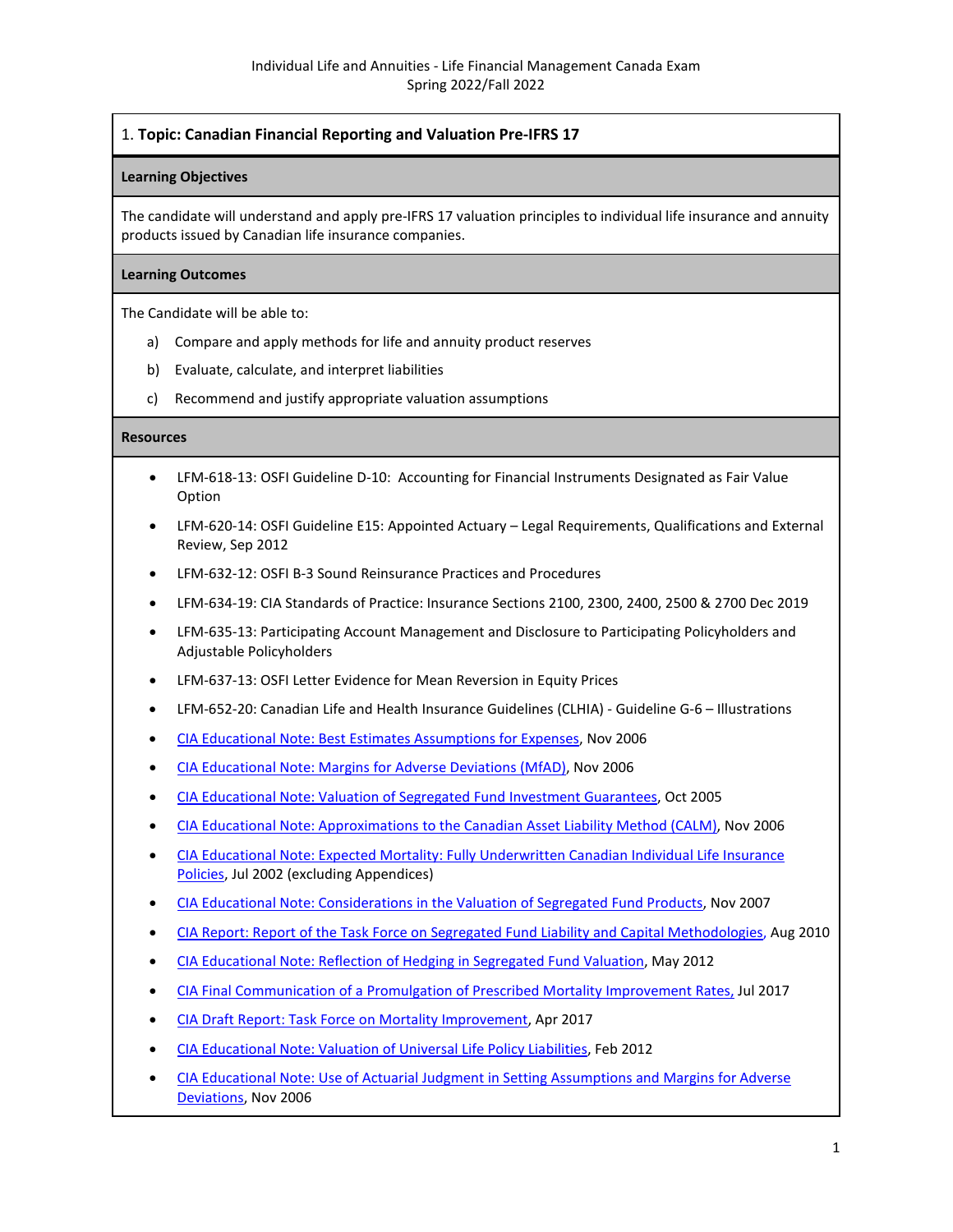- [CIA Educational Note: Currency Risk in the Valuation of Policy Liabilities for Life & Health Insurers,](http://www.cia-ica.ca/docs/default-source/2009/209121e.pdf?sfvrsn=2) Dec 2009
- [CIA Education Note: Investment Returns for Non-fixed Income Returns for Assets,](http://www.cia-ica.ca/docs/default-source/2011/211027e.pdf) Mar 2011
- [Final Communication of Promulgations of the Maximum Net Credit Spread, Ultimate Reinvestment](http://www.cia-ica.ca/docs/default-source/2014/214046e.pdf)  [Rates and Calibration Criteria for Stochastic Risk-Free Interest Rates in the Standards of Practice,](http://www.cia-ica.ca/docs/default-source/2014/214046e.pdf) May 2014 (section 2 only)
- [Final Communication of Updated Promulgations of the Ultimate Reinvestment Rates and Calibration](https://www.cia-ica.ca/docs/default-source/2019/219078e.pdf)  [Criteria for Stochastic Risk-Free Interest Rates,](https://www.cia-ica.ca/docs/default-source/2019/219078e.pdf) Jul 2019
- [CIA Educational Note: Investment Assumptions Used in the Valuation of Life and Health Insurance](http://www.cia-ica.ca/docs/default-source/2015/215072e.pdf)  [Contract Liabilities,](http://www.cia-ica.ca/docs/default-source/2015/215072e.pdf) Sep 2015
- CIA Research Paper: Calibration [of Fixed-Income Returns Segregated Fund Liability,](http://www.cia-ica.ca/docs/default-source/2014/214034e.pdf?sfvrsn=0) Apr 2014
- [CIA Educational Note: Development of the Equilibrium Risk-Free Market Curve for the Base Scenario,](https://www.cia-ica.ca/docs/default-source/2015/215111e.pdf) Dec 2015
- [CIA Educational Note: Selective Lapsation for Renewable Term Insurance Products,](http://www.cia-ica.ca/docs/default-source/2017/217019e.pdf) Feb 2017
- [CIA Educational Note: Valuation of Gross Policy Liabilities and Reinsurance Recoverables,](https://www.cia-ica.ca/docs/default-source/2010/210086e.pdf) Dec 2010
- [CIA Educational Note: CALM Implication of AcSB Section 3855 Financial Instruments Recognition and](http://www.cia-ica.ca/docs/default-source/2006/206077e.pdf) [Measurement,](http://www.cia-ica.ca/docs/default-source/2006/206077e.pdf) Jun 2006
- [CIA Educational Note: Guidance on Fairness Opinions Required Under the Insurance Companies Act](https://www.cia-ica.ca/docs/default-source/2011/211123e.pdf)  [Pursuant to Bill C-57 \(2005\),](https://www.cia-ica.ca/docs/default-source/2011/211123e.pdf) Dec 2011
- [CIA Educational Note: Dividend Determination for Participating Policies,](https://www.cia-ica.ca/docs/default-source/2014/214008e.pdf) Jan 2014
- [CIA Report: Lapse Experience Study for 10-year Term Insurance,](https://www.cia-ica.ca/docs/default-source/2014/214011e.pdf) Jan 2014, pp. 6-32
- [CIA Research Paper: Lapse Experience under UL Level COI Policies,](https://www.cia-ica.ca/docs/default-source/2015/215076e.pdf) Sep 2015, pp. 4-8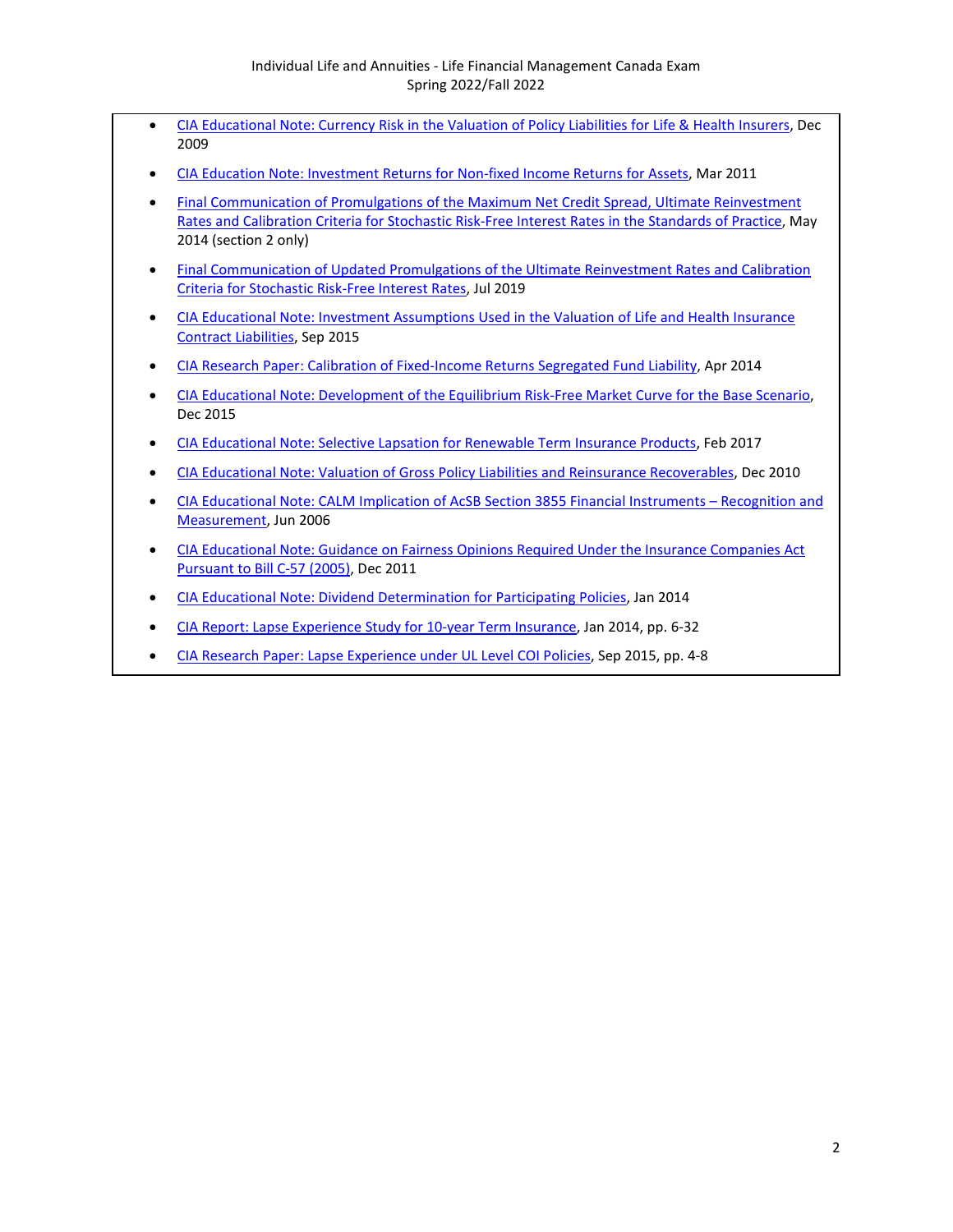# 2. **Topic: Canadian Financial Reporting and Valuation Under IFRS 17**

## **Learning Objectives**

The candidate will understand the professional standards addressing IFRS 17 financial reporting and valuation.

## **Learning Outcomes**

The Candidate will be able to describe, apply and evaluate the appropriate IFRS 17 accounting and valuation standards for life insurance products.

- LFM-141-18: IFRS 17 Insurance Contracts IFRS Standards Effects Analysis, May 2017, IASB (sections 1, 2, 4 & 6.1-2 only)
- LFM-649-22: International Actuarial Note 100: Application of IFRS 17 (excluding section C: Ch.11, section D & section E)
- LFM-655-21: IFRS Standards Exposure Draft Amendments to IFRS 17, Jun 2019
- LFM-656-21: PwC In transition: The latest on IFRS 17 implementation, Feb 2020
- LFM-657-22: The IFRS 17 Contractual Service Margin: A Life Insurance Perspective (sections 1-4.7 & 5)
- [CIA Educational Note: Comparison of IFRS 17 to Current CIA Standards of Practice,](https://www.cia-ica.ca/docs/default-source/2018/218117e.pdf) Sep 2018
- CIA Educational Note: IFRS 17 Risk Adjustment [for Non-Financial Risk for Life and Health Insurance](https://www.cia-ica.ca/docs/default-source/2019/219081e.pdf)  [Contracts,](https://www.cia-ica.ca/docs/default-source/2019/219081e.pdf) Jul 2019
- [CIA Educational Note: IFRS 17 Estimates of Future Cash Flows](https://www.cia-ica.ca/docs/default-source/2019/219102e.pdf) for Life and Health Insurance Contracts, Sep 2019
- [CIA Educational Note: Transition from CALM to IFRS 17 Valuation of Canadian Participating Insurance](https://www.cia-ica.ca/docs/default-source/2019/219036e.pdf)  [Contracts,](https://www.cia-ica.ca/docs/default-source/2019/219036e.pdf) Mar 2019
- [CIA Educational Note: IFRS 17 Measurement and Presentation of Canadian Participating Insurance](https://www.cia-ica.ca/docs/default-source/2021/221039e.pdf)  [Contracts,](https://www.cia-ica.ca/docs/default-source/2021/221039e.pdf) Apr 2021
- [CIA Educational Note: IFRS 17 Discount Rates for Life and Health Insurance Contracts,](https://www.cia-ica.ca/docs/default-source/2020/220079e.pdf) Jun 2020
- [International Financial Reporting Standards \(IFRS\) 17 Insurance Contracts Example](https://www.soa.org/globalassets/assets/files/edu/2020/spring/intro-study-notes/frs-17-insurance--contracts-example.xlsx)
- [CIA Educational Note: IFRS 17 Coverage Units for Life and Health Insurance Contracts,](https://www.cia-ica.ca/docs/default-source/2019/219131e.pdf) Dec 2019
- [CIA Educational Note: IFRS 17 Market Consistent Valuation of Financial Guarantees for Life and Health](https://www.cia-ica.ca/docs/default-source/2020/220061e.pdf)  [Insurance Contracts,](https://www.cia-ica.ca/docs/default-source/2020/220061e.pdf) May 2020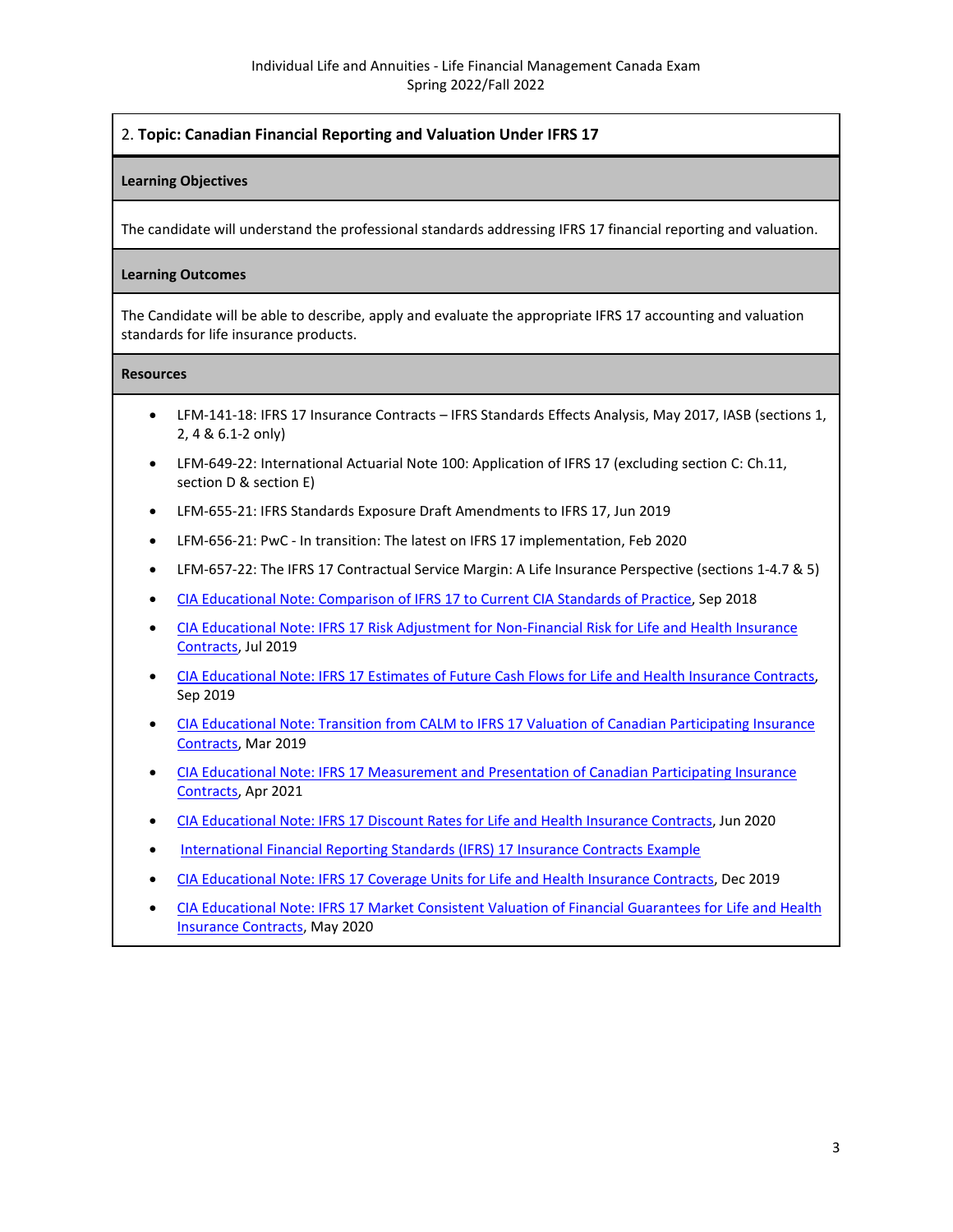## **3. Topic: Canadian Insurance Product and Insurance Company Taxation**

## **Learning Objectives**

The candidate will understand Canadian taxation applicable to life insurance companies and products.

## **Learning Outcomes**

The Candidate will be able to describe and apply the taxation regulations applicable to Canadian life insurance companies and life insurance products.

- *Canadian Insurance Taxation*, Swales, et. al., 4th Edition, 2015
	- o Ch. 3-6, 9, 10, 11 & 24
- [CIA Educational Note: Future Income and Alternative Taxes,](https://www.cia-ica.ca/docs/default-source/2012/212096e.pdf) Dec 2012 (excluding Appendix D)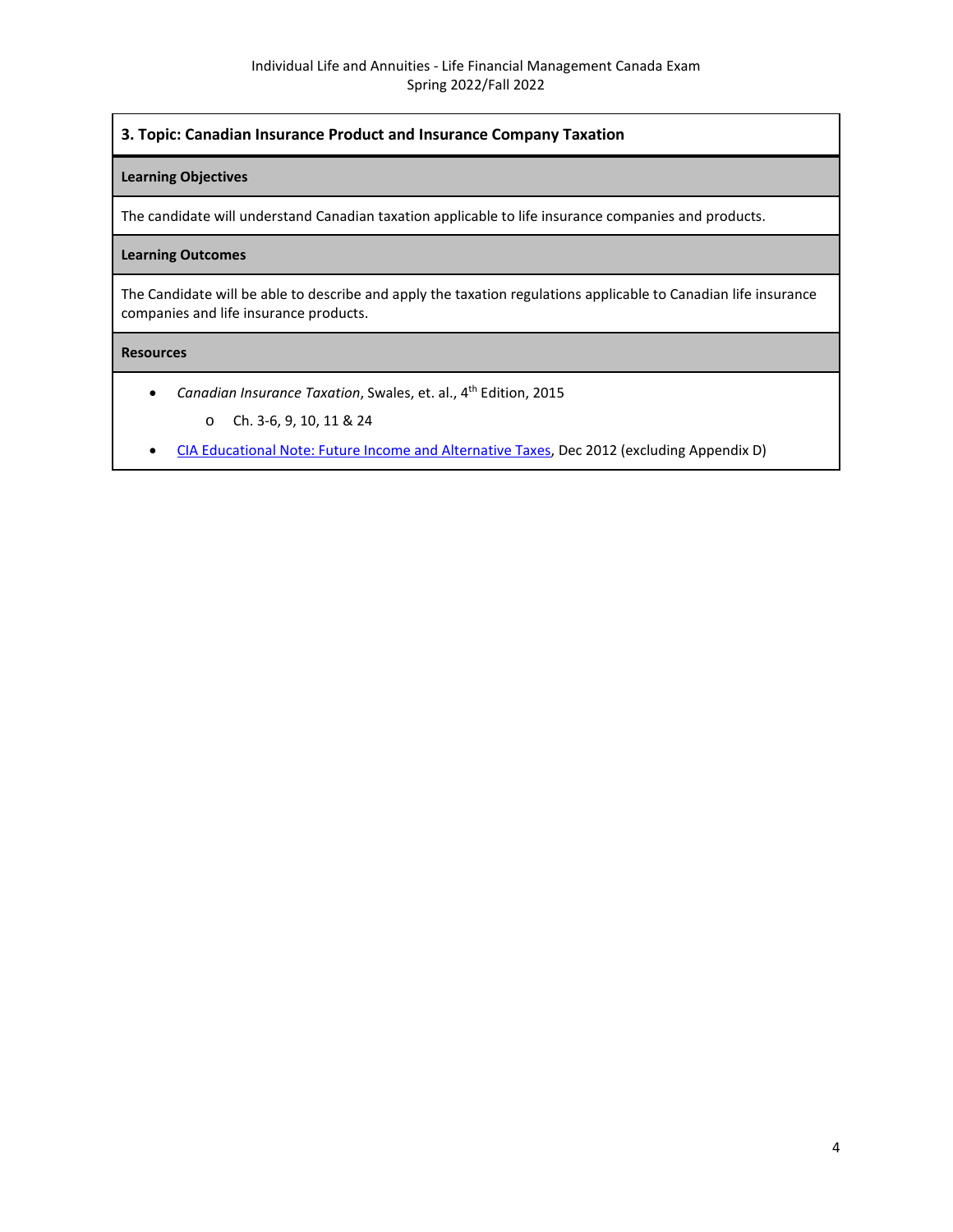# 4. **Topic: U.S. Regulatory Regimes**

## **Learning Objectives**

The candidate will understand U.S. financial and valuation standards, principles and methodologies applicable to life insurance and annuity products.

## **Learning Outcomes**

The Candidate will be able to describe U.S. valuation and capital frameworks, and explain their impact on the valuation of reserves, capital and financial statements.

- LFM-143-20: Fundamentals of the Principle Based Approach to Statutory Reserves for Life Insurance, Rudolph
- LFM-144-20: The Modernization of Insurance Company Solvency Regulation in the US (excluding sections 7 & 9)
- LFM-149-21: Insurance Contracts, PwC (Accounting Guide for Insurance Contracts), 2020, Sections 1.1 (pg. 1.2), 3.5 (pp. 3.20-3.30) & 5.1-5.10 (pp. 5.1-5.56) and Figures IG 2-1 (pp. 2.4-2.6) & IG 2-2 (pp.2.15- 2.18)
- LFM-150-22: Captive Insurance Companies, NAIC, Feb 2021
- LFM-650-20: FASB in Focus ACCOUNTING STANDARDS UPDATE NO. 2018-12: Targeted Improvements to the Accounting for Long-Duration Contracts Issued by Insurance Companies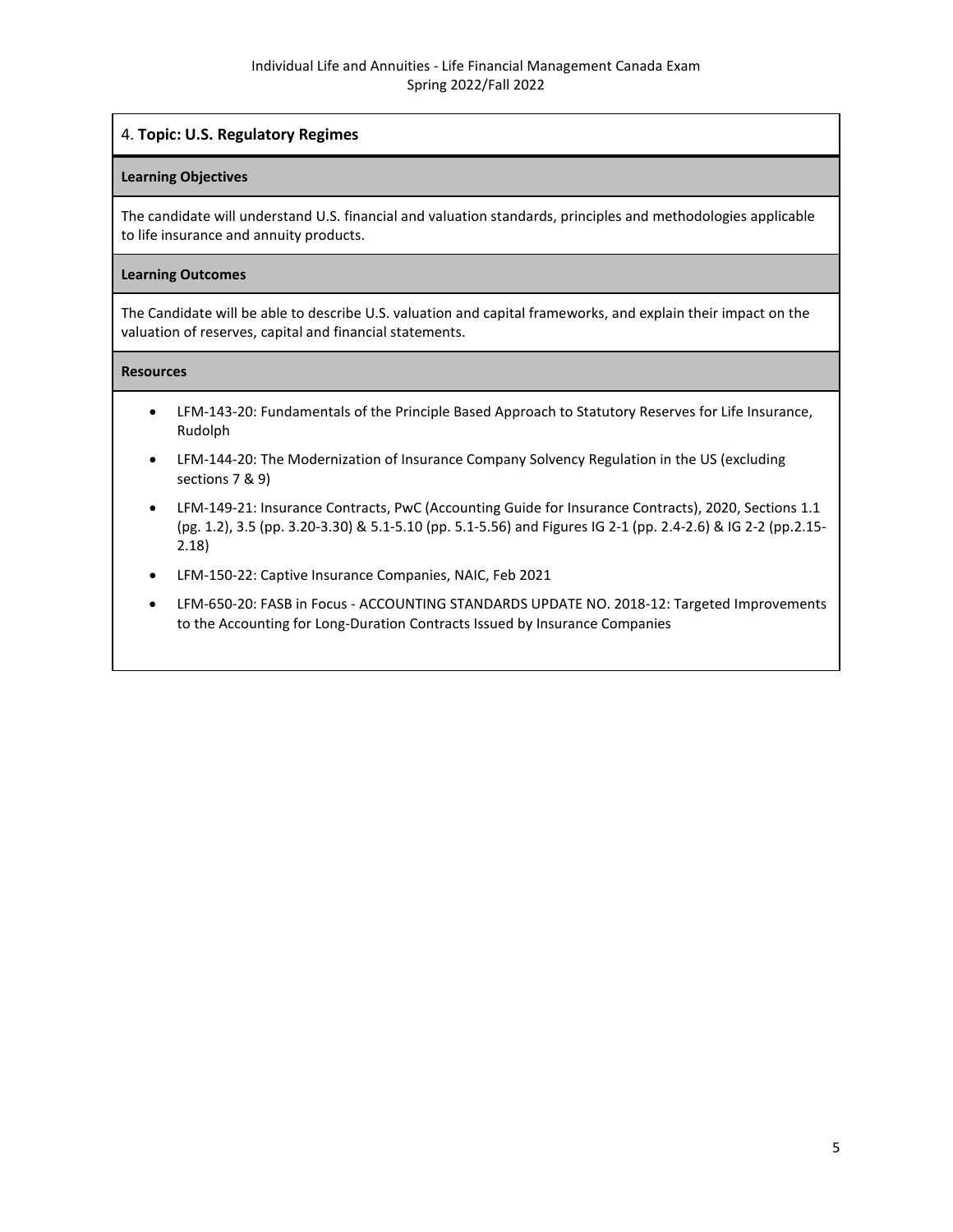## 5. **Topic: Capital and Surplus Management**

## **Learning Objectives**

The candidate will understand how to explain and apply the methods, approaches and tools of financial management in a life insurance company context.

## **Learning Outcomes**

The Candidate will be able to:

- a) Explain and apply methods in determining regulatory capital and economic capital
- b) Explain and evaluate the respective perspectives of regulators, investors, policyholders and insurance company management regarding the role and determination of capital
- c) Explain Canadian regulatory capital framework and principles
- d) Explain and apply methods in capital management

- LFM-148-20: The Theory of Risk Capital in Financial Firms
- LFM-151-22: IAIS—International Capital Standard, ComFrame, Holistic Framework for Systemic Risk in the Insurance Sector, pp. 1-3 & 8-28
- LFM-636-20: OSFI Guideline A-4 Internal Target Capital Ratio for Insurance Companies, Dec 2017
- LFM-641-19: OSFI: Own Risk and Solvency Assessment (E-19), Dec 2017
- LFM-645-21: OSFI Guideline Life Insurance Capital Adequacy Test (LICAT), Oct 2018, Ch. 1-11 (excluding Sections 4.2-4.4 & 7.3-7.11)
- [CIA Educational Note: Life Insurance Capital Adequacy Test \(LICAT\) and Capital Adequacy Requirements](https://www.cia-ica.ca/docs/default-source/2018/218033e.pdf)  [for Life and Health Insurance \(CARLI\),](https://www.cia-ica.ca/docs/default-source/2018/218033e.pdf) Mar 2018
- [Economic Capital for Life Insurance Companies,](https://www.soa.org/globalassets/assets/Files/Research/Projects/research-2016-economic-capital-life-insurance-report.pdf) SOA Research Paper, Oct 2016 (excluding sections 5 & 7)
- [A Multi-Stakeholder Approach to Capital Adequacy,](https://www.soa.org/globalassets/assets/library/journals/actuarial-practice-forum/2007/may/APF0705_01.pdf) Conning Research, Actuarial Practice Forum
- [Economic Capital A Case Study to Analyze Longevity Risk,](https://www.soa.org/globalassets/assets/library/newsletters/risks-and-rewards/2010/august/rar-2010-iss56-silverman.pdf) Risk & Rewards, Aug 2010